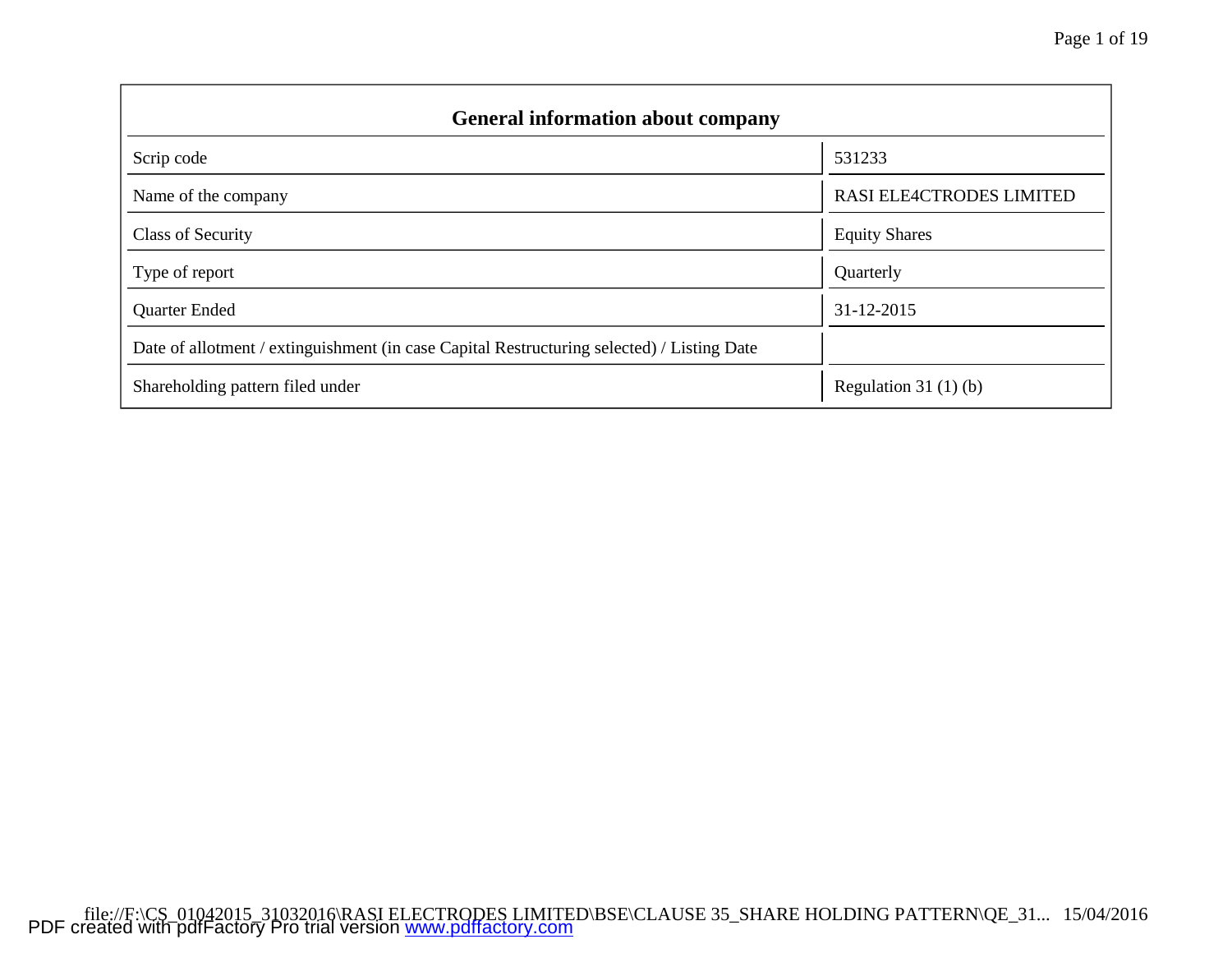| Sr. No. | <b>Particular</b>                                                                      | Yes/No         |
|---------|----------------------------------------------------------------------------------------|----------------|
|         | Whether the Listed Entity has issued any partly paid up shares?                        | N <sub>o</sub> |
|         | Whether the Listed Entity has issued any Convertible Securities?                       | N <sub>0</sub> |
|         | Whether the Listed Entity has issued any Warrants?                                     | Yes            |
|         | Whether the Listed Entity has any shares against which depository receipts are issued? | N <sub>0</sub> |
|         | Whether the Listed Entity has any shares in locked-in?                                 | Yes            |
| 6       | Whether any shares held by promoters are pledge or otherwise encumbered?               | N <sub>o</sub> |
|         | Whether company has equity shares with differential voting rights                      | N <sub>o</sub> |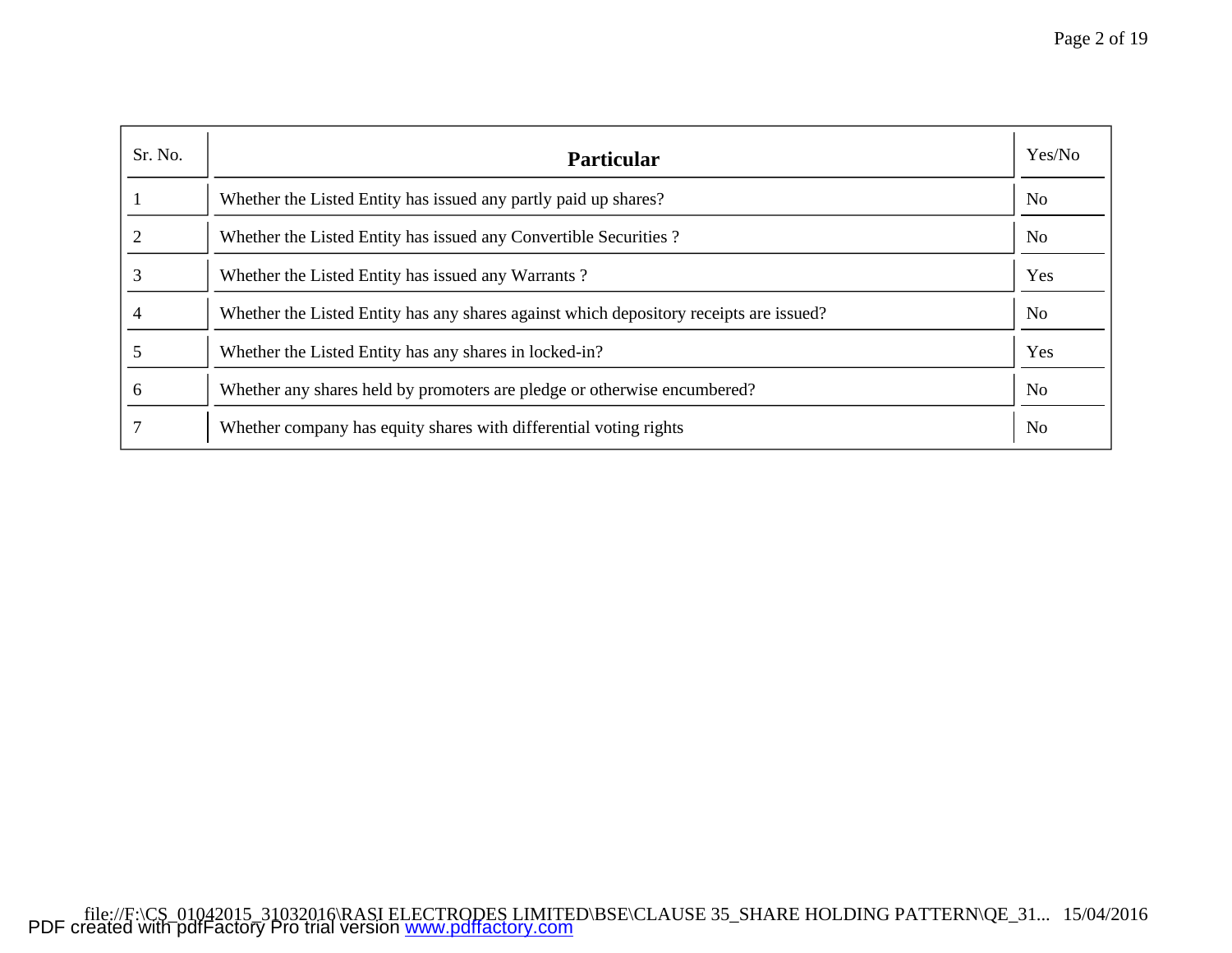|                 |                                                |                         |                            |                                 |                                                                                                                                                                                |                            | <b>Table I - Summary Statement holding of specified securities</b> |                                        |                                                                  |               |       |                                 |
|-----------------|------------------------------------------------|-------------------------|----------------------------|---------------------------------|--------------------------------------------------------------------------------------------------------------------------------------------------------------------------------|----------------------------|--------------------------------------------------------------------|----------------------------------------|------------------------------------------------------------------|---------------|-------|---------------------------------|
|                 |                                                |                         | No. of                     | No.<br>Of                       |                                                                                                                                                                                | Total                      | Shareholding<br>as a % of                                          | Number<br>of                           | Number of Voting Rights held in<br>each class of securities (IX) |               |       |                                 |
| Category<br>(I) | Category<br>of<br>shareholder                  | Nos. Of<br>shareholders | fully<br>paid up<br>equity | Partly<br>paid-<br>up           | total no. of<br>No. Of<br>nos.<br>Voting<br>shares<br>shares<br>shares<br>No of Voting (XIV)<br>Rights<br>held<br>underlying<br>(calculated<br>Rights<br>held in<br>Depository | $(VII) =$<br>as per        |                                                                    |                                        |                                                                  |               |       |                                 |
|                 | (II)                                           | (III)                   | shares<br>held<br>(IV)     | equity<br>shares<br>held<br>(V) | Receipts<br>(VI)                                                                                                                                                               | $(IV)+$<br>$(V)$ +<br>(VI) | SCRR,<br>1957) (VIII)<br>As a % of<br>$(A+B+C2)$                   | each<br>class of<br>securities<br>(IX) | Class<br>eg:<br>$\mathbf{\overset{eg:}{X}}$                      | Class<br>eg:y | Total | Total as<br>a % of<br>$(A+B+C)$ |
| (A)             | Promoter<br>$\&$<br>Promoter<br>Group          | 9                       | 8547950                    |                                 |                                                                                                                                                                                | 8547950                    | 100                                                                |                                        |                                                                  |               |       |                                 |
| (B)             | Public                                         |                         |                            |                                 |                                                                                                                                                                                |                            |                                                                    |                                        |                                                                  |               |       |                                 |
| (C)             | Non<br>Promoter-<br>Non Public                 |                         |                            |                                 |                                                                                                                                                                                |                            |                                                                    |                                        |                                                                  |               |       |                                 |
| (C1)            | <b>Shares</b><br>underlying<br><b>DRs</b>      |                         |                            |                                 |                                                                                                                                                                                |                            |                                                                    |                                        |                                                                  |               |       |                                 |
| (C2)            | Shares held<br>by<br>Employee<br><b>Trusts</b> |                         |                            |                                 |                                                                                                                                                                                |                            |                                                                    |                                        |                                                                  |               |       |                                 |
|                 | Total                                          | 9                       | 8547950                    |                                 |                                                                                                                                                                                | 8547950                    |                                                                    |                                        |                                                                  |               |       |                                 |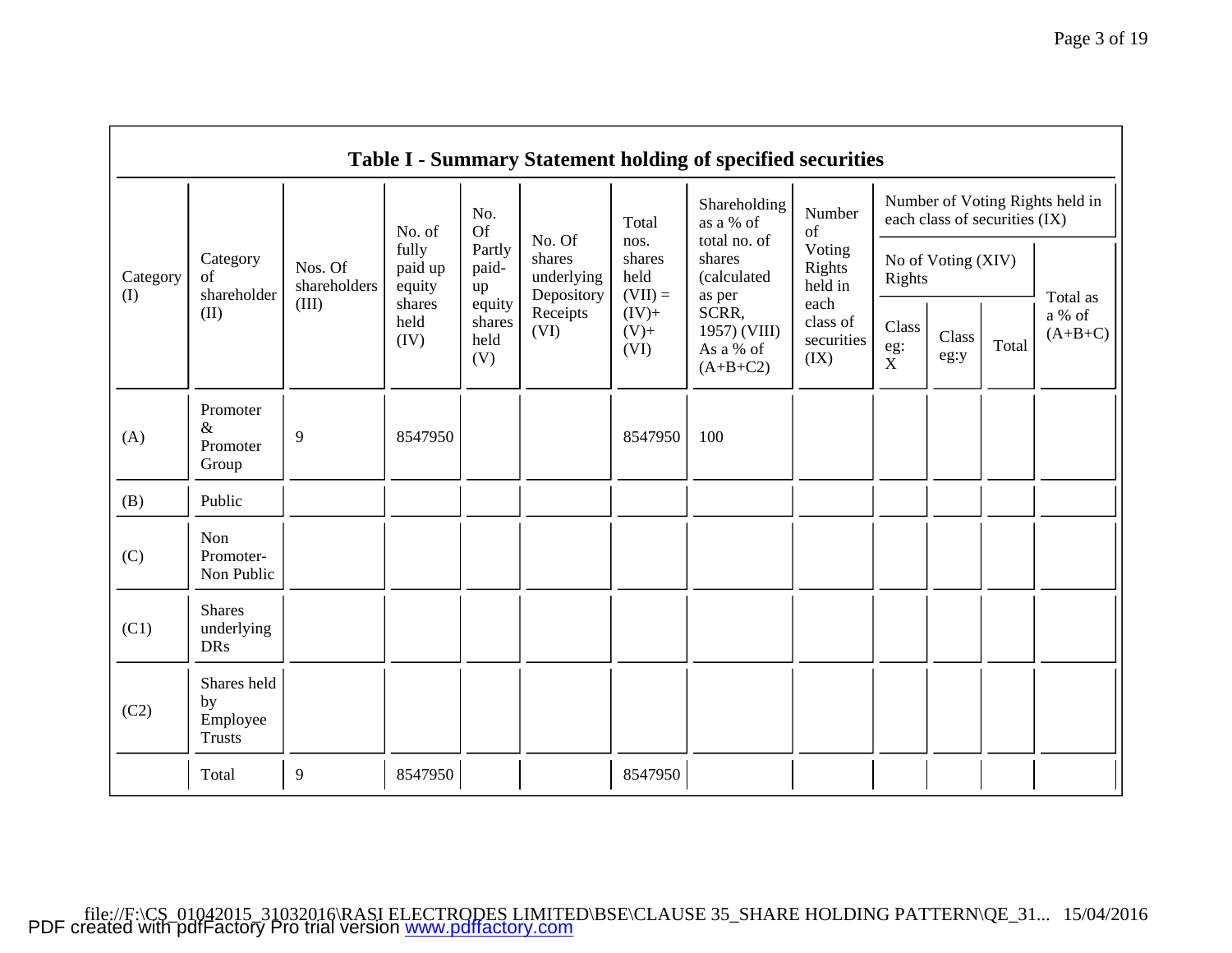|          |                                                                   |                                                 |          |                                                                     | <b>Table I - Summary Statement holding of specified securities</b>                             |                                        |                                                         |                         |                                                         |                                       |
|----------|-------------------------------------------------------------------|-------------------------------------------------|----------|---------------------------------------------------------------------|------------------------------------------------------------------------------------------------|----------------------------------------|---------------------------------------------------------|-------------------------|---------------------------------------------------------|---------------------------------------|
| Category | No. Of<br><b>Shares</b><br>Category<br>No. Of<br>Underlying<br>of |                                                 | Warrants | No. Of<br><b>Shares</b><br>Underlying<br>Outstanding<br>convertible | Shareholding,<br>as a %<br>assuming full<br>conversion of<br>convertible<br>securities (as     | Number of<br>Locked in shares<br>(XII) |                                                         | <b>Shares</b><br>(XIII) | Number of<br>pledged or<br>otherwise<br>encumbered      | Number of<br>equity shares<br>held in |
| (I)      | shareholder<br>(II)                                               | Outstanding<br>convertible<br>securities<br>(X) | $(X_i)$  | securities<br>and No. Of<br>Warrants<br>$(Xi)$ (a)                  | a percentage<br>of diluted<br>share capital)<br>$(XI)=(VII)+$<br>$(X)$ As a % of<br>$(A+B+C2)$ | No. $(a)$                              | As a<br>$%$ of<br>total<br><b>Shares</b><br>held<br>(b) | No.<br>(a)              | As a<br>$%$ of<br>total<br><b>Shares</b><br>held<br>(b) | dematerialized<br>form $(XIV)$        |
| (A)      | Promoter<br>$\&$<br>Promoter<br>Group                             |                                                 | 2450000  | 2450000                                                             | 100                                                                                            | 2250000                                | 26.32                                                   |                         |                                                         | 8547950                               |
| (B)      | Public                                                            |                                                 |          |                                                                     |                                                                                                |                                        |                                                         |                         |                                                         |                                       |
| (C)      | <b>Non</b><br>Promoter-<br>Non Public                             |                                                 |          |                                                                     |                                                                                                |                                        |                                                         |                         |                                                         |                                       |
| (C1)     | <b>Shares</b><br>underlying<br><b>DRs</b>                         |                                                 |          |                                                                     |                                                                                                |                                        |                                                         |                         |                                                         |                                       |
| (C2)     | Shares held<br>by<br>Employee<br><b>Trusts</b>                    |                                                 |          |                                                                     |                                                                                                |                                        |                                                         |                         |                                                         |                                       |
|          |                                                                   |                                                 |          |                                                                     |                                                                                                |                                        |                                                         |                         |                                                         |                                       |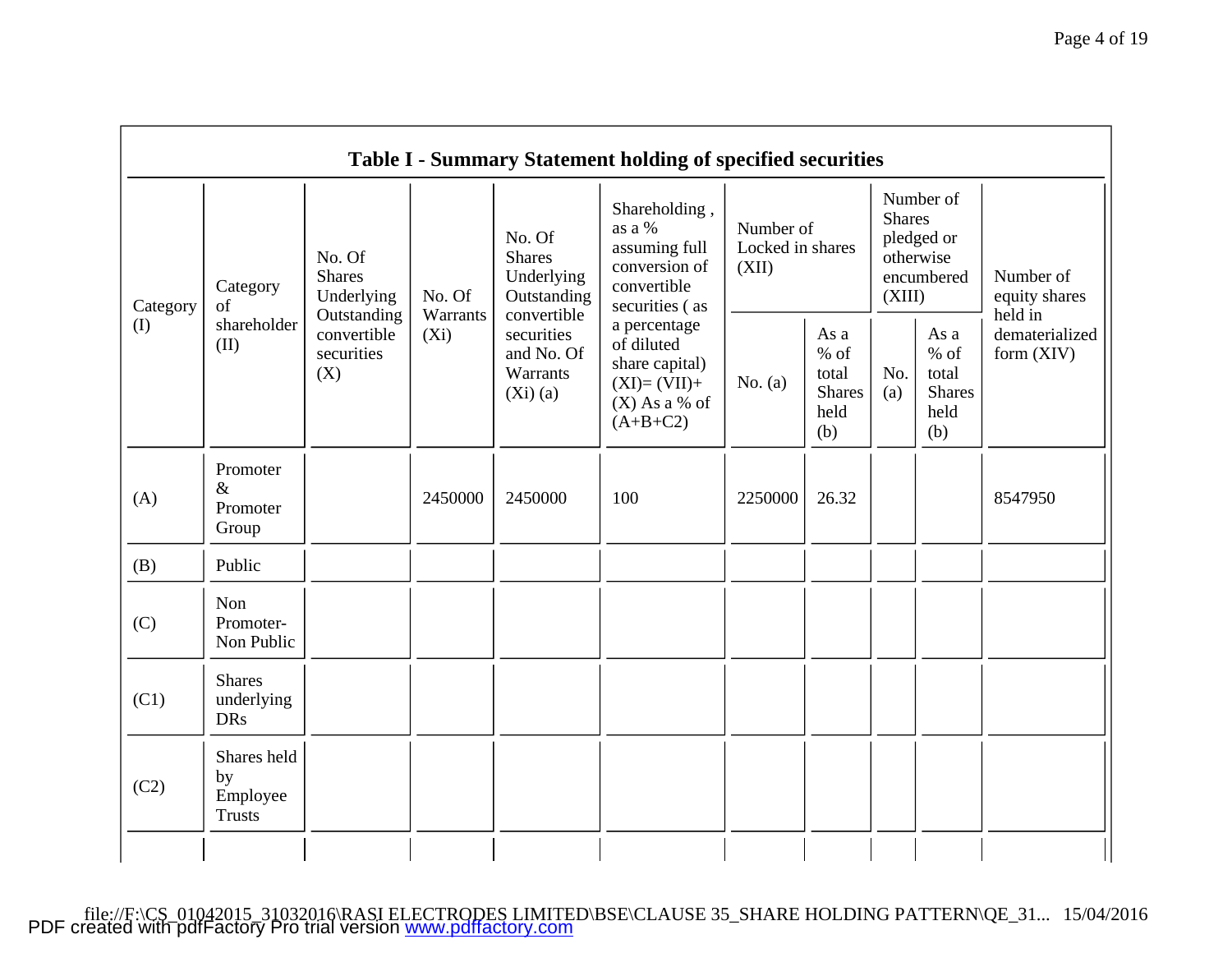| $\mathbf{r}$<br>Total | 50000<br>. | 2450000 | $\sim$ $\sim$ $\sim$ $\sim$<br>25000C<br>$- - -$ | $\sim$<br>26.32 |  | 17950<br>74 |  |
|-----------------------|------------|---------|--------------------------------------------------|-----------------|--|-------------|--|
|                       |            |         |                                                  |                 |  |             |  |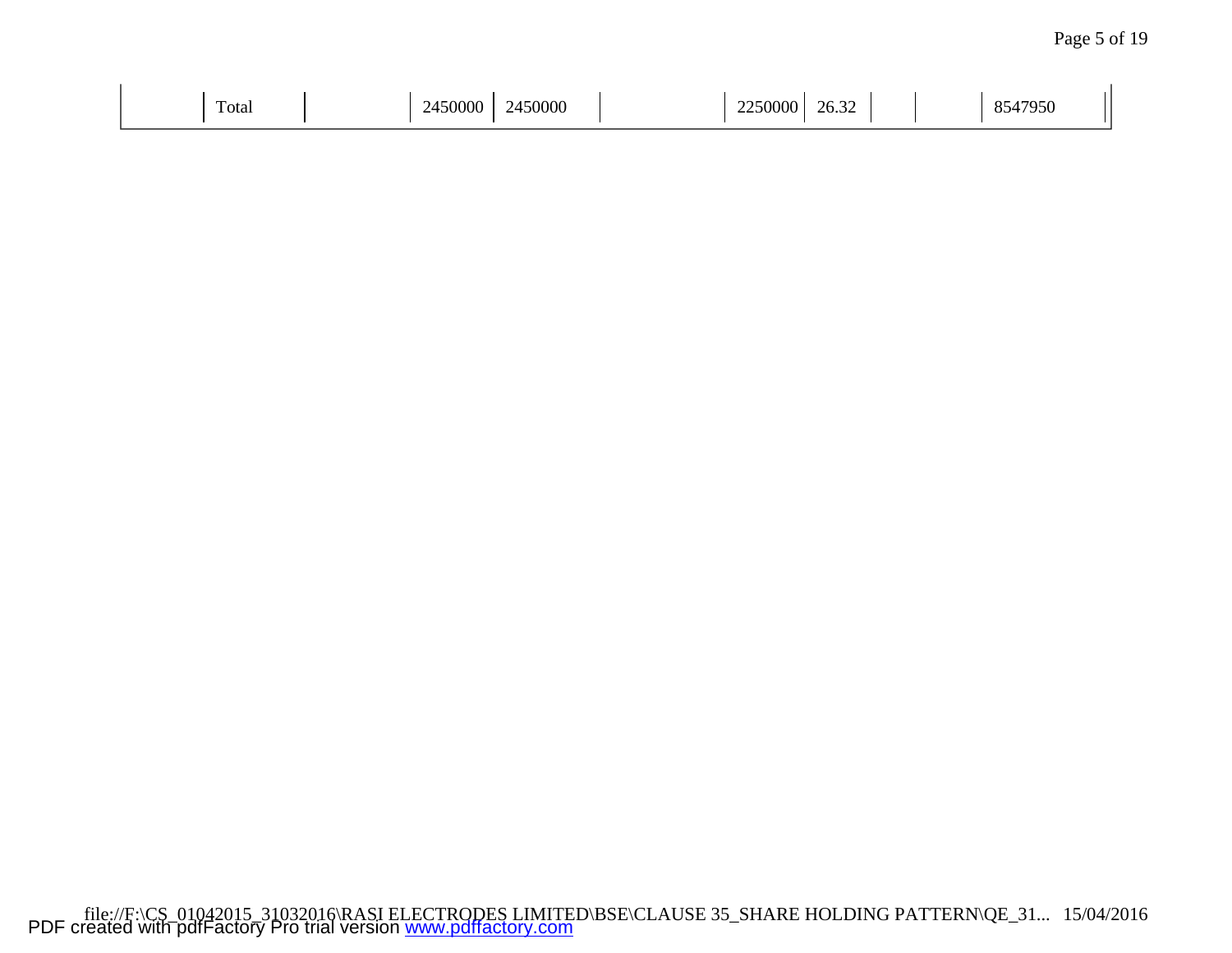|                                                                                             |                                                                                      |                         | No. of                     | No.<br><b>Of</b>                | No. Of                             | Total<br>nos.               | Shareholding<br>as a % of                            |                                | Number of Voting Rights held<br>in each class of securities (IX) |       |                                 |
|---------------------------------------------------------------------------------------------|--------------------------------------------------------------------------------------|-------------------------|----------------------------|---------------------------------|------------------------------------|-----------------------------|------------------------------------------------------|--------------------------------|------------------------------------------------------------------|-------|---------------------------------|
| Sr.                                                                                         | Category &<br>Name of the                                                            | Nos. Of<br>shareholders | fully<br>paid up<br>equity | Partly<br>paid-<br>up           | shares<br>underlying<br>Depository | shares<br>held<br>$(VII) =$ | total no. of<br>shares<br>(calculated as             | Rights                         | No of Voting (XIV)                                               |       | Total<br>as a %                 |
|                                                                                             | Shareholders (I)                                                                     | (III)                   | shares<br>held<br>(IV)     | equity<br>shares<br>held<br>(V) | Receipts<br>(VI)                   | $(IV) +$<br>$(V)$ +<br>(VI) | per SCRR,<br>1957) (VIII)<br>As a % of<br>$(A+B+C2)$ | Class<br>eg:<br>$\overline{X}$ | Class<br>eg:y                                                    | Total | of<br>Total<br>Voting<br>rights |
| $\mathbf{A}$                                                                                | Table II - Statement showing shareholding pattern of the Promoter and Promoter Group |                         |                            |                                 |                                    |                             |                                                      |                                |                                                                  |       |                                 |
| (1)                                                                                         | Indian                                                                               |                         |                            |                                 |                                    |                             |                                                      |                                |                                                                  |       |                                 |
| (a)                                                                                         | Individuals/Hindu<br>undivided Family                                                | 8                       | 8297950                    |                                 |                                    | 8297950                     | 97.08                                                |                                |                                                                  |       |                                 |
| (d)                                                                                         | Any Other<br>(specify)                                                               | $\mathbf{1}$            | 250000                     |                                 |                                    | 250000                      | 2.92                                                 |                                |                                                                  |       |                                 |
| Sub-Total<br>(A)(1)                                                                         |                                                                                      | 9                       | 8547950                    |                                 |                                    | 8547950                     | 100                                                  |                                |                                                                  |       |                                 |
| (2)                                                                                         | Foreign                                                                              |                         |                            |                                 |                                    |                             |                                                      |                                |                                                                  |       |                                 |
| Total<br>Shareholding<br>of Promoter<br>and Promoter<br>Group $(A)=$<br>$(A)(1)+(A)$<br>(2) |                                                                                      | 9                       | 8547950                    |                                 |                                    | 8547950                     | 100                                                  |                                |                                                                  |       |                                 |
| B                                                                                           | Table III - Statement showing shareholding pattern of the Public shareholder         |                         |                            |                                 |                                    |                             |                                                      |                                |                                                                  |       |                                 |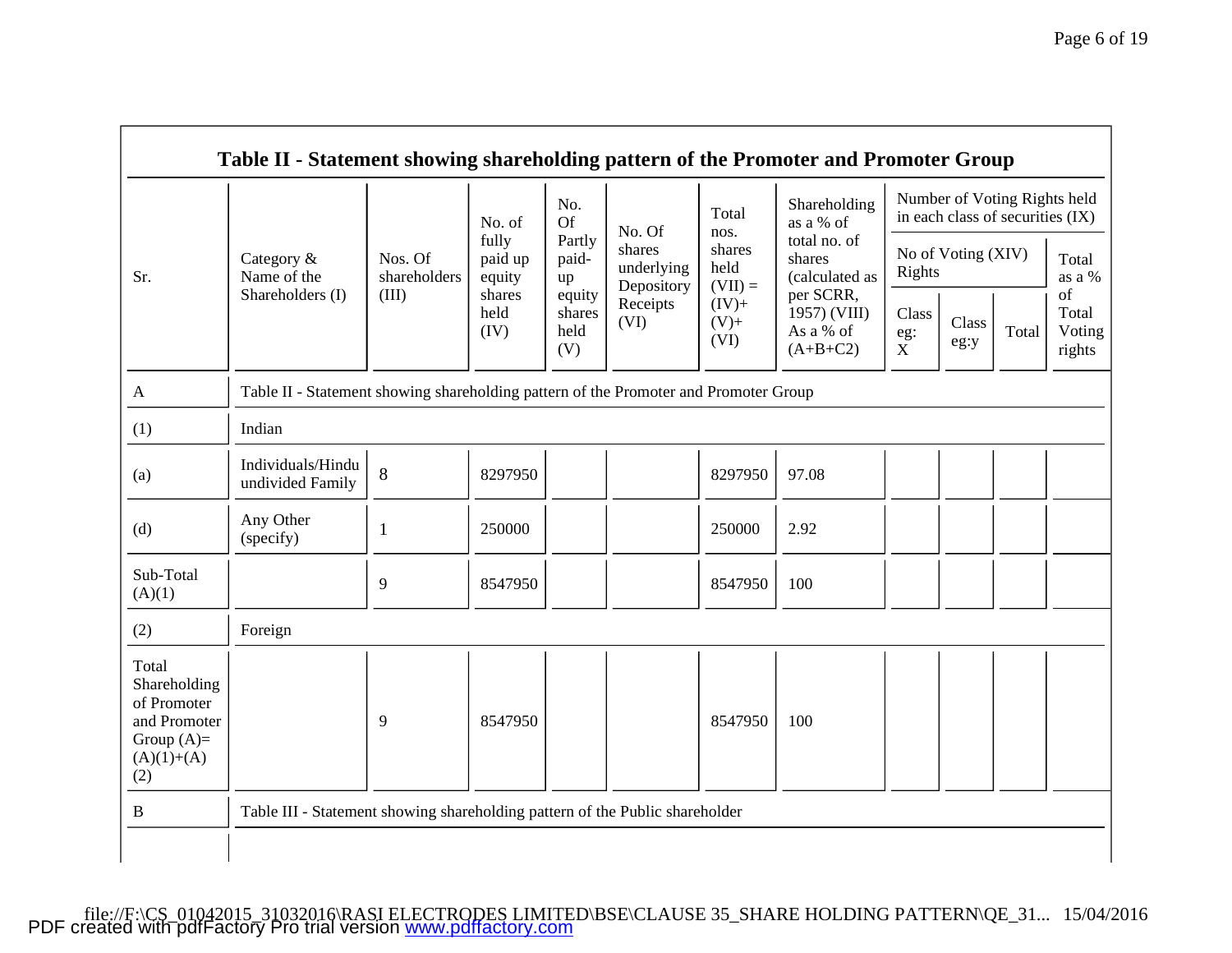| Page 7 of 19 |  |
|--------------|--|
|--------------|--|

| (1)                 | Institutions                                                                                  |   |         |  |         |     |  |  |
|---------------------|-----------------------------------------------------------------------------------------------|---|---------|--|---------|-----|--|--|
| (3)                 | Non-institutions                                                                              |   |         |  |         |     |  |  |
| C                   | Table IV - Statement showing shareholding pattern of the Non Promoter- Non Public shareholder |   |         |  |         |     |  |  |
| Total<br>$(A+B+C2)$ |                                                                                               | Q | 8547950 |  | 8547950 | 100 |  |  |
| Total<br>$(A+B+C)$  |                                                                                               | Q | 8547950 |  | 8547950 |     |  |  |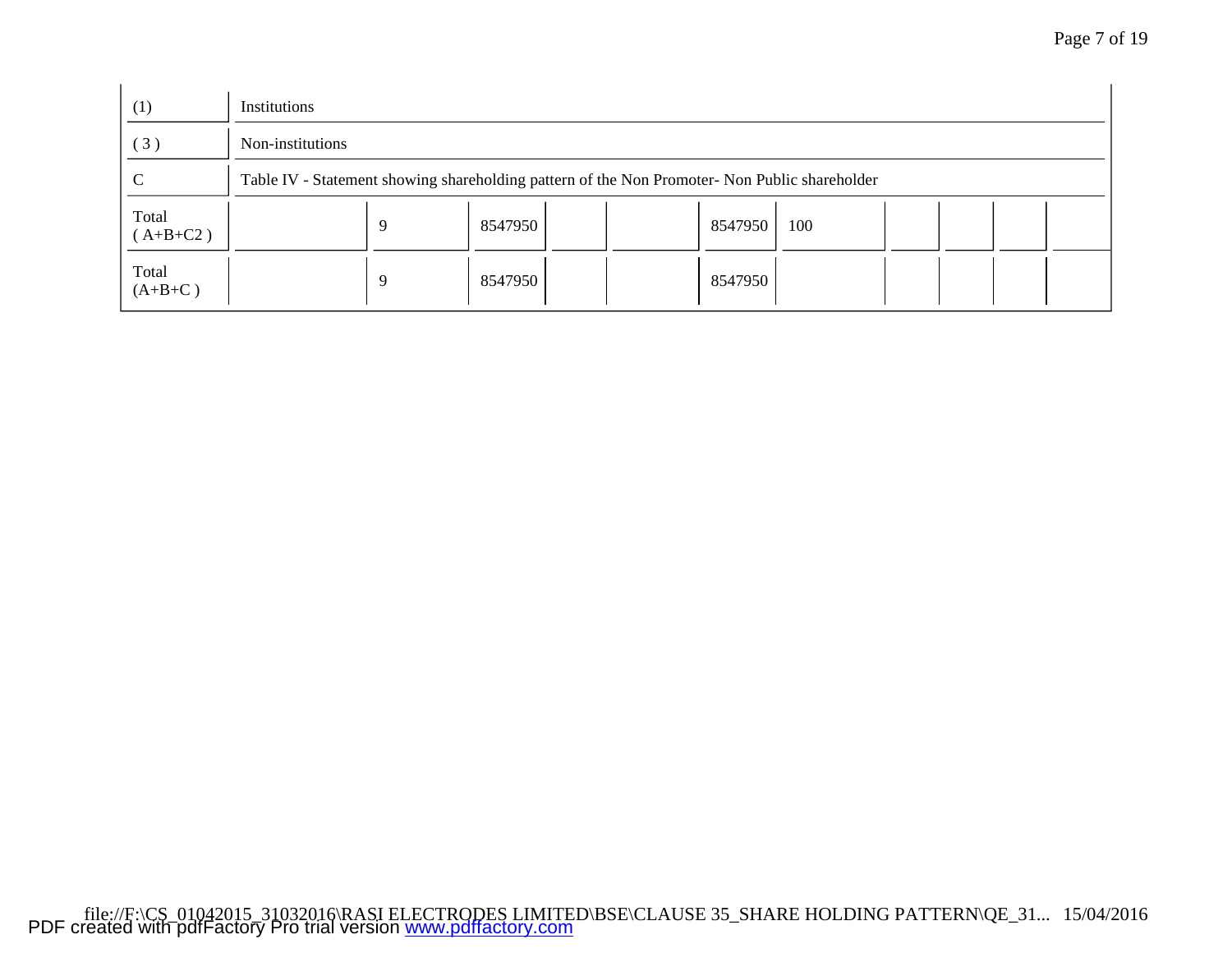| Sr.                                                                                     | No. Of<br><b>Shares</b><br>No. Of<br>Underlying<br>Warrants | No. Of Shares<br>Underlying<br>Outstanding<br>convertible | Shareholding, as<br>a % assuming full<br>conversion of<br>convertible<br>securities (as a | Number of<br>(XII)                                                                        | Locked in shares |                                                    | Number of<br><b>Shares</b><br>pledged or<br>otherwise<br>encumbered<br>(XIII) | Number of<br>equity shares<br>held in              |                                |
|-----------------------------------------------------------------------------------------|-------------------------------------------------------------|-----------------------------------------------------------|-------------------------------------------------------------------------------------------|-------------------------------------------------------------------------------------------|------------------|----------------------------------------------------|-------------------------------------------------------------------------------|----------------------------------------------------|--------------------------------|
|                                                                                         | Outstanding<br>convertible<br>securities $(X)$              | $(X_i)$                                                   | securities and<br>No. Of<br>Warrants (Xi)<br>(a)                                          | percentage of<br>diluted share<br>capital) $(XI)=$<br>$(VII)+(X)$ As a %<br>of $(A+B+C2)$ | No. $(a)$        | As a %<br>of total<br><b>Shares</b><br>held<br>(b) | No.<br>(a)                                                                    | As a %<br>of total<br><b>Shares</b><br>held<br>(b) | dematerialized<br>form $(XIV)$ |
| A                                                                                       |                                                             |                                                           |                                                                                           | Table II - Statement showing shareholding pattern of the Promoter and Promoter Group      |                  |                                                    |                                                                               |                                                    |                                |
| (1)                                                                                     | Indian                                                      |                                                           |                                                                                           |                                                                                           |                  |                                                    |                                                                               |                                                    |                                |
| (a)                                                                                     |                                                             | 2200000                                                   | 2200000                                                                                   | 95.45                                                                                     | 2000000          | 24.1                                               |                                                                               |                                                    | 8297950                        |
| (d)                                                                                     |                                                             | 250000                                                    | 250000                                                                                    | 4.55                                                                                      | 250000           | 100                                                |                                                                               |                                                    | 250000                         |
| Sub-Total (A)<br>(1)                                                                    |                                                             | 2450000                                                   | 2450000                                                                                   | 100                                                                                       | 2250000          | 26.32                                              |                                                                               |                                                    | 8547950                        |
| (2)                                                                                     | Foreign                                                     |                                                           |                                                                                           |                                                                                           |                  |                                                    |                                                                               |                                                    |                                |
| Total<br>Shareholding<br>of Promoter<br>and Promoter<br>Group $(A)=$<br>$(A)(1)+(A)(2)$ |                                                             | 2450000                                                   | 2450000                                                                                   | 100                                                                                       | 2250000          | 26.32                                              |                                                                               |                                                    | 8547950                        |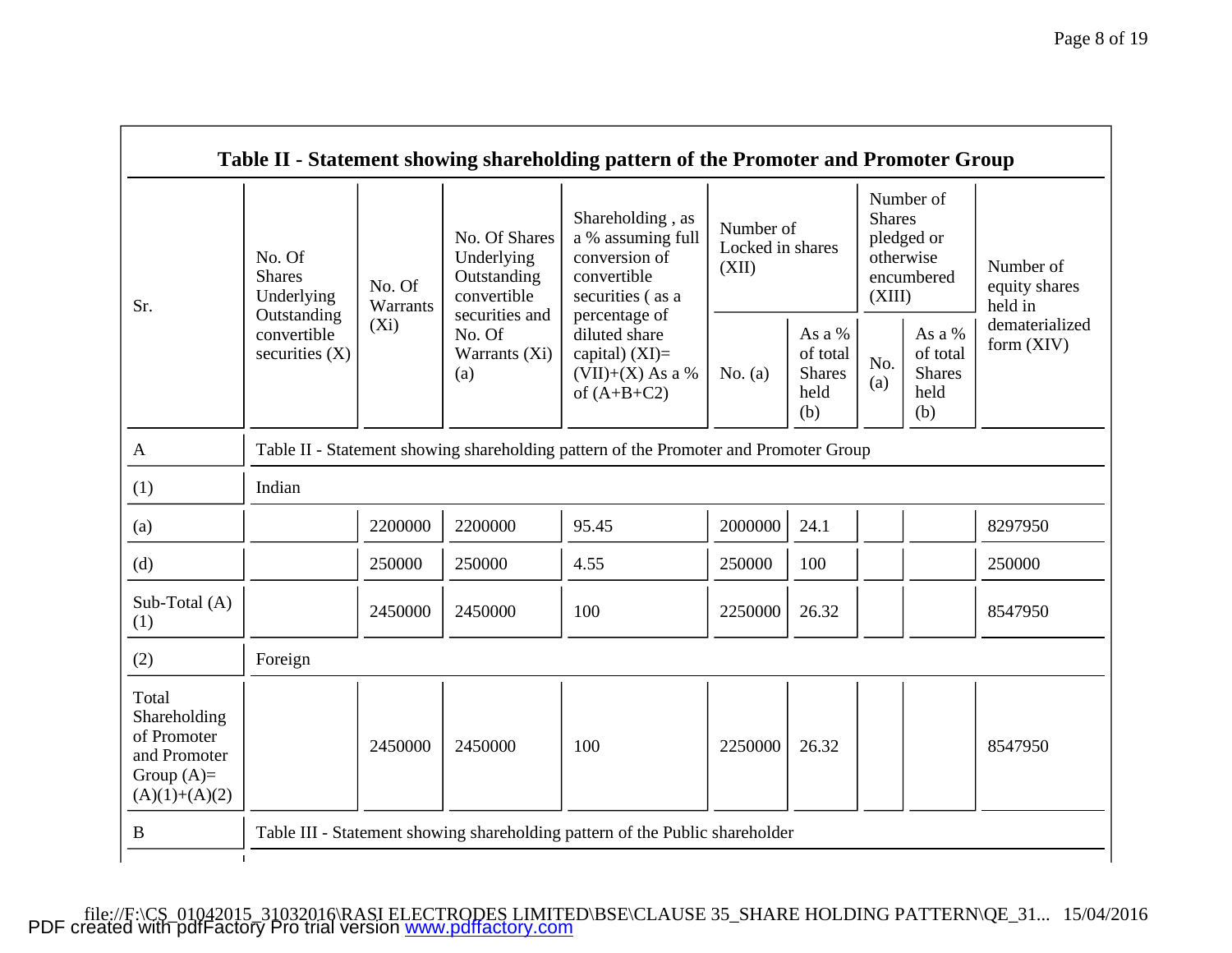| (1)                 | Institutions                                                                                  |         |     |         |       |         |
|---------------------|-----------------------------------------------------------------------------------------------|---------|-----|---------|-------|---------|
| (3)                 | Non-institutions                                                                              |         |     |         |       |         |
| $\mathcal{C}$       | Table IV - Statement showing shareholding pattern of the Non Promoter- Non Public shareholder |         |     |         |       |         |
| Total<br>$(A+B+C2)$ | 2450000                                                                                       | 2450000 | 100 | 2250000 | 26.32 | 8547950 |
| Total<br>$(A+B+C)$  | 2450000                                                                                       | 2450000 |     | 2250000 | 26.32 | 8547950 |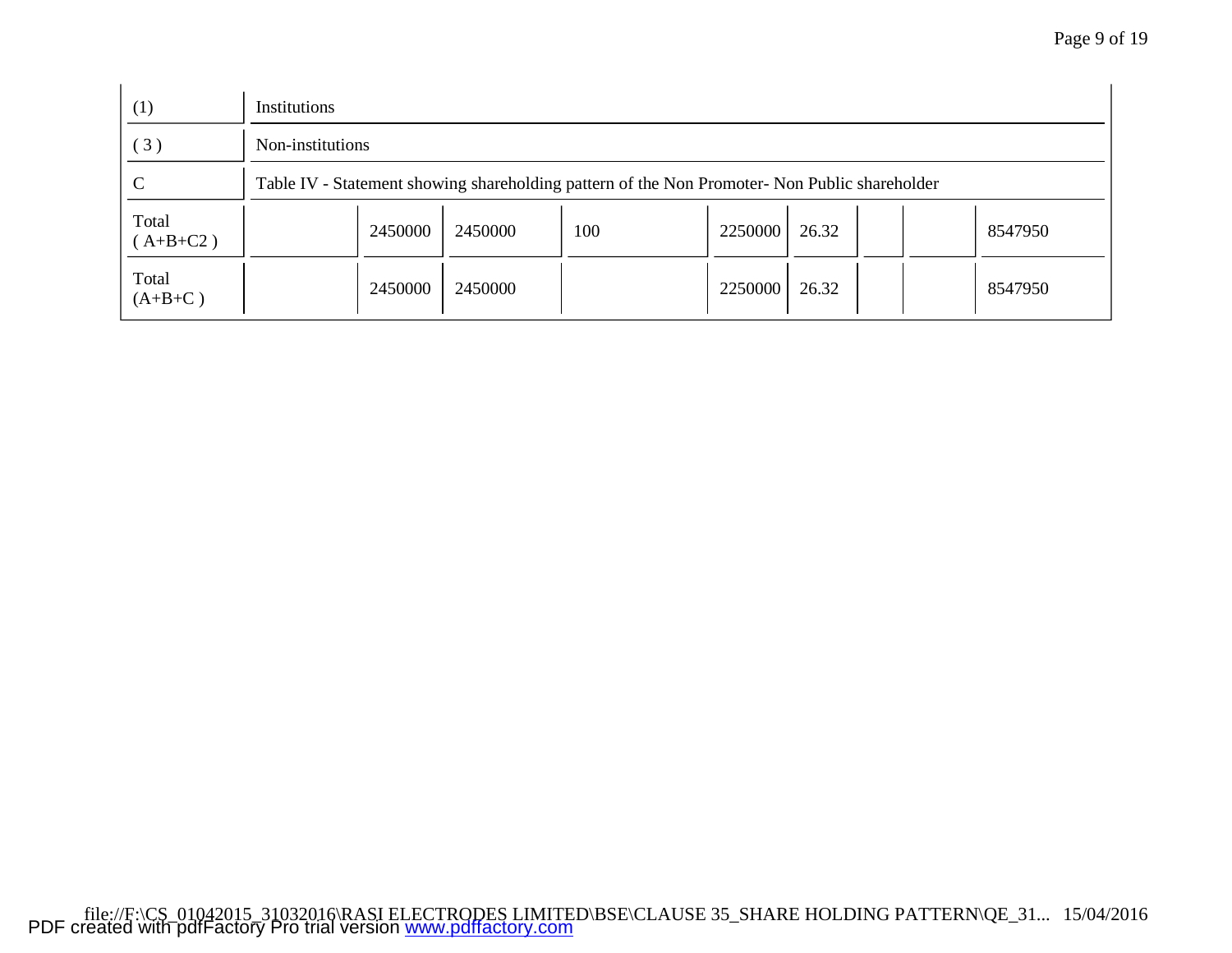| Searial No.                                                                                                          | $\mathbf{1}$                        | 2                         | 3                           | $\overline{4}$              | 5                                                    | 6                               |
|----------------------------------------------------------------------------------------------------------------------|-------------------------------------|---------------------------|-----------------------------|-----------------------------|------------------------------------------------------|---------------------------------|
| Name of the<br>Shareholders (I)                                                                                      | <b>B POPATLAL</b><br><b>KOTHARI</b> | P NITYA<br><b>KOTHARI</b> | P MANJULA<br><b>KOTHARI</b> | P KASHYAP<br><b>KOTHARI</b> | <b>POPATLAL</b><br><b>KOTHARI AND</b><br><b>SONS</b> | <b>RUCHIN</b><br><b>KOTHARI</b> |
| $PAN$ (II)                                                                                                           | AAIPK7746D                          | AANPK2428F                | AAIPK7745A                  | AAOPK0675M                  | AAAHP2895Q                                           | AFIPJ0913Q                      |
| No. of fully paid<br>up equity shares<br>$held$ (IV)                                                                 | 4831430                             | 1061485                   | 882700                      | 1213065                     | 218570                                               | 90700                           |
| No. Of Partly paid-<br>up equity shares<br>$\text{held}(V)$                                                          |                                     |                           |                             |                             |                                                      |                                 |
| No. Of shares<br>underlying<br>Depository<br>Receipts (VI)                                                           |                                     |                           |                             |                             |                                                      |                                 |
| Total nos. shares<br>held $(VII) = (IV) +$<br>$(V)+(VI)$                                                             | 4831430                             | 1061485                   | 882700                      | 1213065                     | 218570                                               | 90700                           |
| Shareholding as a<br>% of total no. of<br>shares (calculated<br>as per SCRR,<br>1957) (VIII) As a<br>% of $(A+B+C2)$ | 56.52                               | 12.42                     | 10.33                       | 14.19                       | 2.56                                                 | 1.06                            |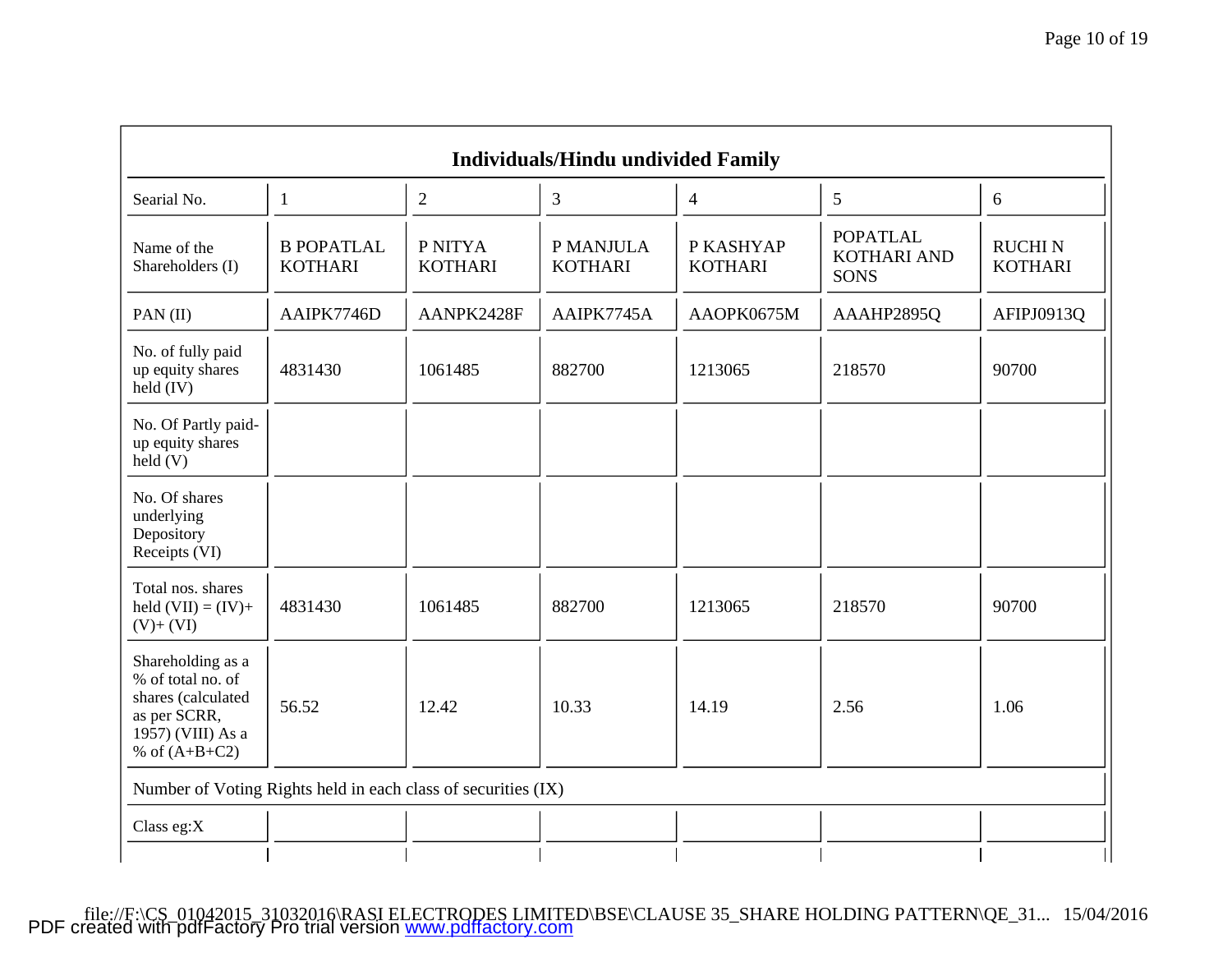| Class eg:y                                                                                                                                                                                   |         |              |                  |                  |                  |                |
|----------------------------------------------------------------------------------------------------------------------------------------------------------------------------------------------|---------|--------------|------------------|------------------|------------------|----------------|
| Total                                                                                                                                                                                        |         |              |                  |                  |                  |                |
| Total as a % of<br><b>Total Voting rights</b>                                                                                                                                                |         |              |                  |                  |                  |                |
| No. Of Shares<br>Underlying<br>Outstanding<br>convertible<br>securities $(X)$                                                                                                                |         |              |                  |                  |                  |                |
| No. Of Warrants<br>$(X_i)$                                                                                                                                                                   | 1950000 | $\mathbf{0}$ | $\mathbf{0}$     | $\mathbf{0}$     | $\mathbf{0}$     | 250000         |
| No. Of Shares<br>Underlying<br>Outstanding<br>convertible<br>securities and No.<br>Of Warrants (Xi)<br>(a)                                                                                   | 1950000 | $\mathbf{0}$ | $\boldsymbol{0}$ | $\boldsymbol{0}$ | $\boldsymbol{0}$ | 250000         |
| Shareholding, as a<br>% assuming full<br>conversion of<br>convertible<br>securities (as a<br>percentage of<br>diluted share<br>capital) $(XI) = (VII)$<br>$+(Xi)(a)$ As a % of<br>$(A+B+C2)$ | 61.66   | 9.65         | 8.03             | 11.03            | 1.99             | 3.1            |
| Number of Locked in shares (XII)                                                                                                                                                             |         |              |                  |                  |                  |                |
| No. $(a)$                                                                                                                                                                                    | 1500000 | 250000       | $\boldsymbol{0}$ | 250000           | $\overline{0}$   | $\mathbf{0}$   |
| As a % of total<br>Shares held (b)                                                                                                                                                           | 1500000 | 250000       | $\mathbf{0}$     | 250000           | $\mathbf{0}$     | $\overline{0}$ |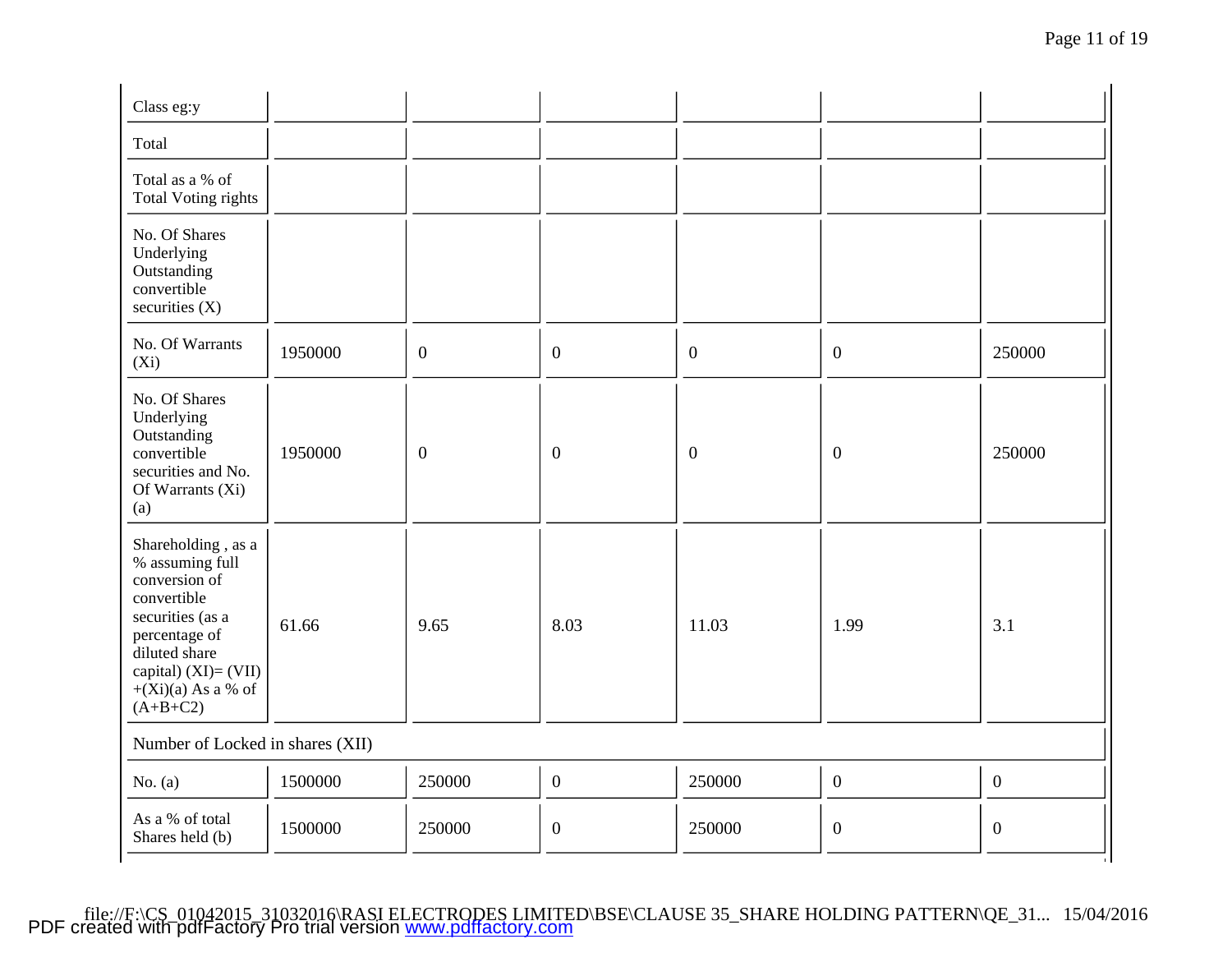| Number of Shares pledged or otherwise encumbered (XIII)              |         |         |        |         |        |       |
|----------------------------------------------------------------------|---------|---------|--------|---------|--------|-------|
| No. $(a)$                                                            |         |         |        |         |        |       |
| As a % of total<br>Shares held (b)                                   |         |         |        |         |        |       |
| Number of equity<br>shares held in<br>dematerialized<br>form $(XIV)$ | 4831430 | 1061485 | 882700 | 1213065 | 218570 | 90700 |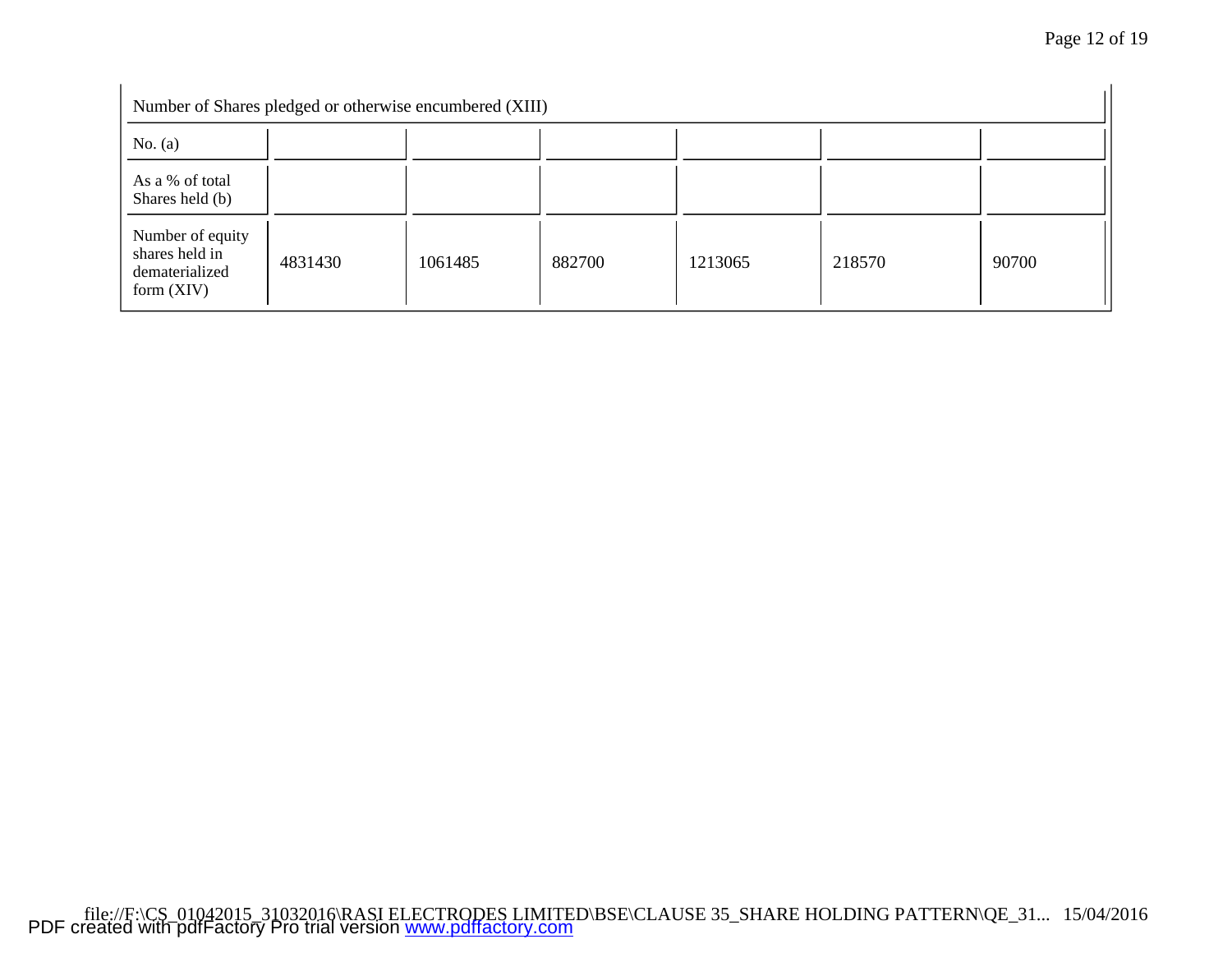| Searial No.                                                                                                          |         |  |
|----------------------------------------------------------------------------------------------------------------------|---------|--|
| Name of the<br>Shareholders (I)                                                                                      |         |  |
| PAN(II)                                                                                                              | Total   |  |
| No. of fully paid<br>up equity shares<br>held (IV)                                                                   | 8297950 |  |
| No. Of Partly paid-<br>up equity shares<br>held(V)                                                                   |         |  |
| No. Of shares<br>underlying<br>Depository<br>Receipts (VI)                                                           |         |  |
| Total nos. shares<br>held $(VII) = (IV) +$<br>$(V)+(VI)$                                                             | 8297950 |  |
| Shareholding as a<br>% of total no. of<br>shares (calculated<br>as per SCRR,<br>1957) (VIII) As a<br>% of $(A+B+C2)$ | 97.08   |  |
| Number of Voting Rights held in each class of securities (IX)                                                        |         |  |
| Class eg:X                                                                                                           |         |  |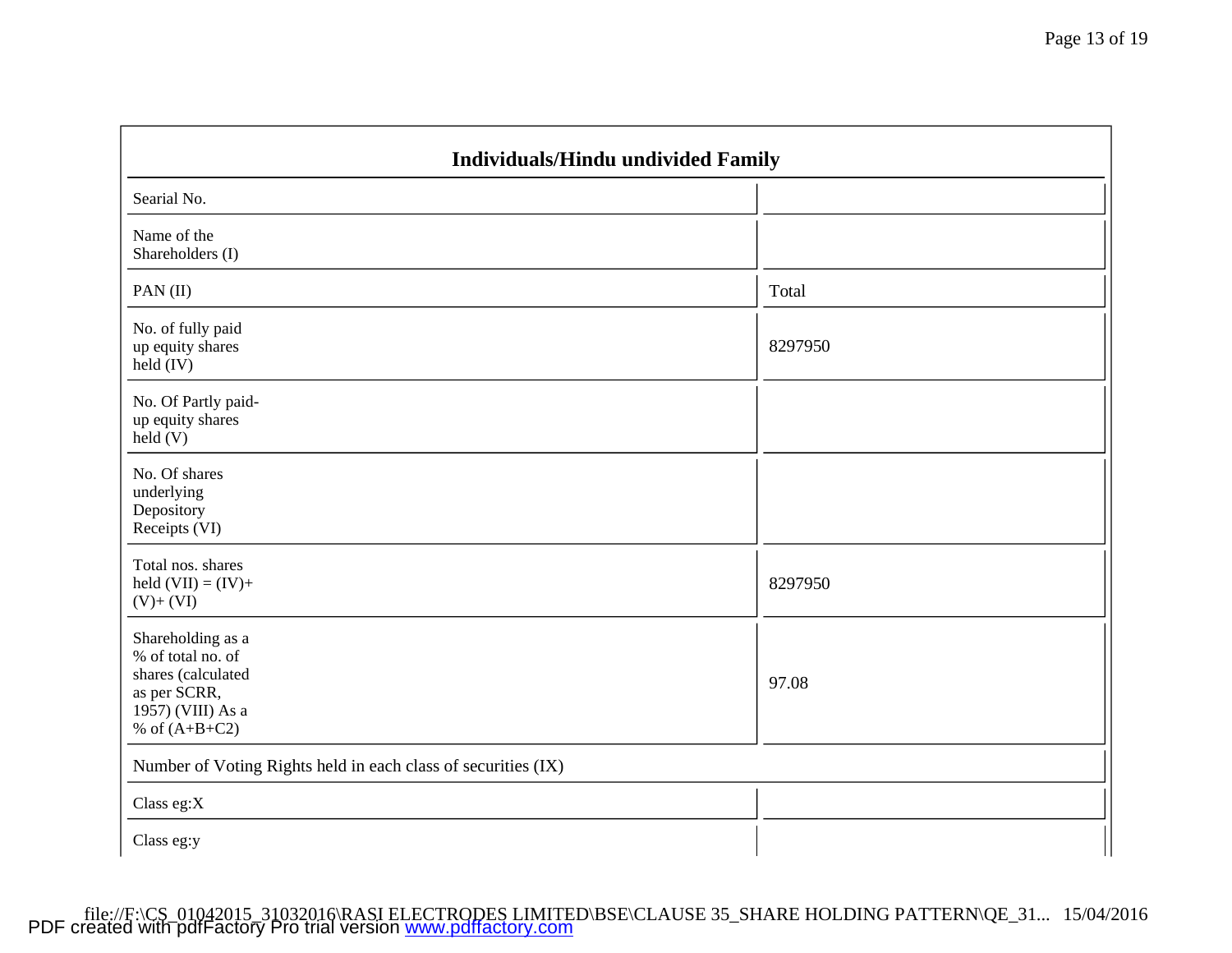| Total                                                                                                                                                                                      |         |  |
|--------------------------------------------------------------------------------------------------------------------------------------------------------------------------------------------|---------|--|
| Total as a % of<br><b>Total Voting rights</b>                                                                                                                                              |         |  |
| No. Of Shares<br>Underlying<br>Outstanding<br>convertible<br>securities $(X)$                                                                                                              |         |  |
| No. Of Warrants<br>$(X_i)$                                                                                                                                                                 | 2200000 |  |
| No. Of Shares<br>Underlying<br>Outstanding<br>convertible<br>securities and No.<br>Of Warrants (Xi)<br>(a)                                                                                 | 2200000 |  |
| Shareholding, as a<br>% assuming full<br>conversion of<br>convertible<br>securities (as a<br>percentage of<br>diluted share<br>capital) $(XI)=(VII)$<br>$+(Xi)(a)$ As a % of<br>$(A+B+C2)$ | 95.45   |  |
| Number of Locked in shares (XII)                                                                                                                                                           |         |  |
| No. $(a)$                                                                                                                                                                                  | 2000000 |  |
| As a % of total<br>Shares held (b)                                                                                                                                                         | 2000000 |  |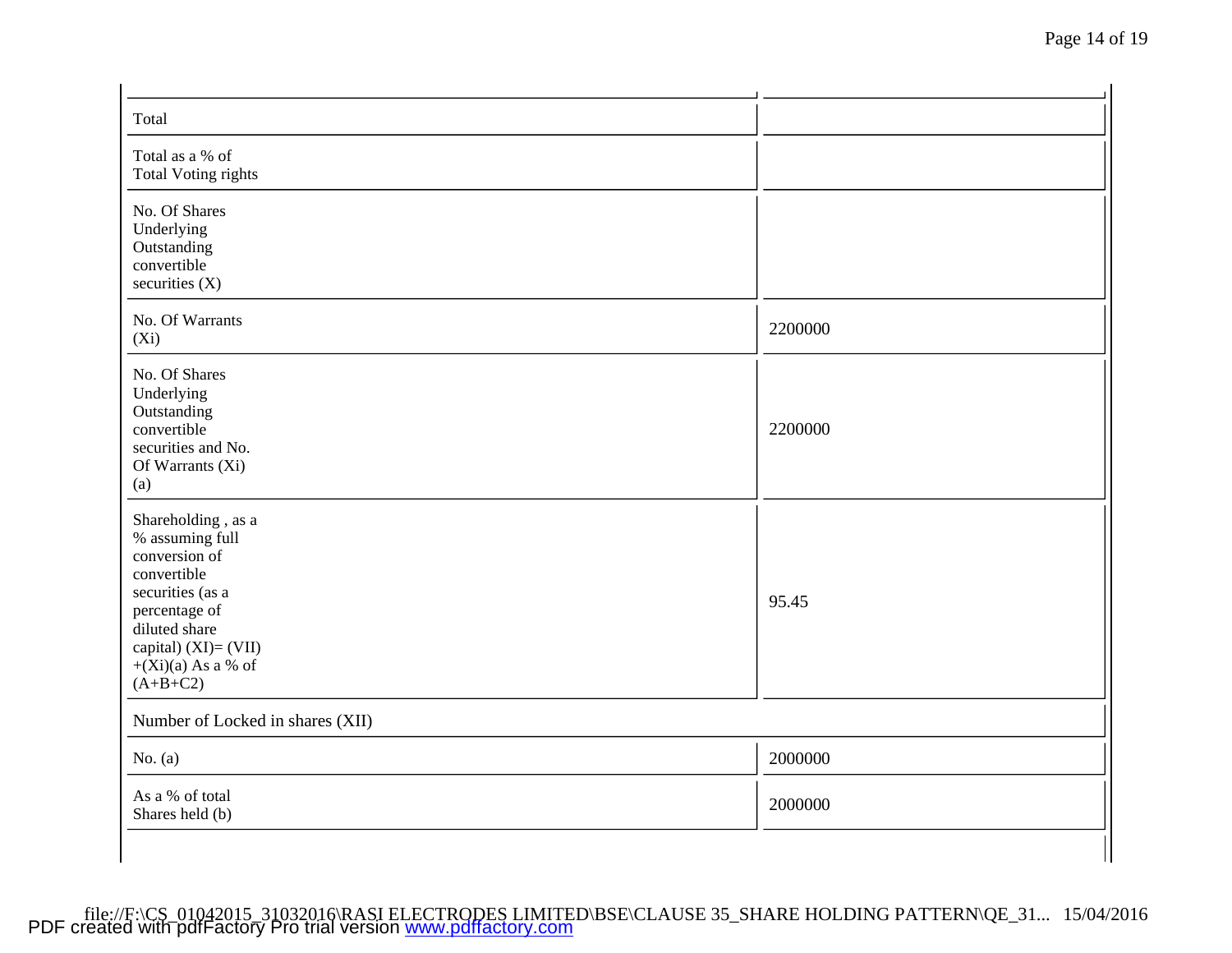| Number of Shares pledged or otherwise encumbered (XIII)              |         |
|----------------------------------------------------------------------|---------|
| No. $(a)$                                                            |         |
| As a % of total<br>Shares held (b)                                   |         |
| Number of equity<br>shares held in<br>dematerialized<br>form $(XIV)$ | 8297950 |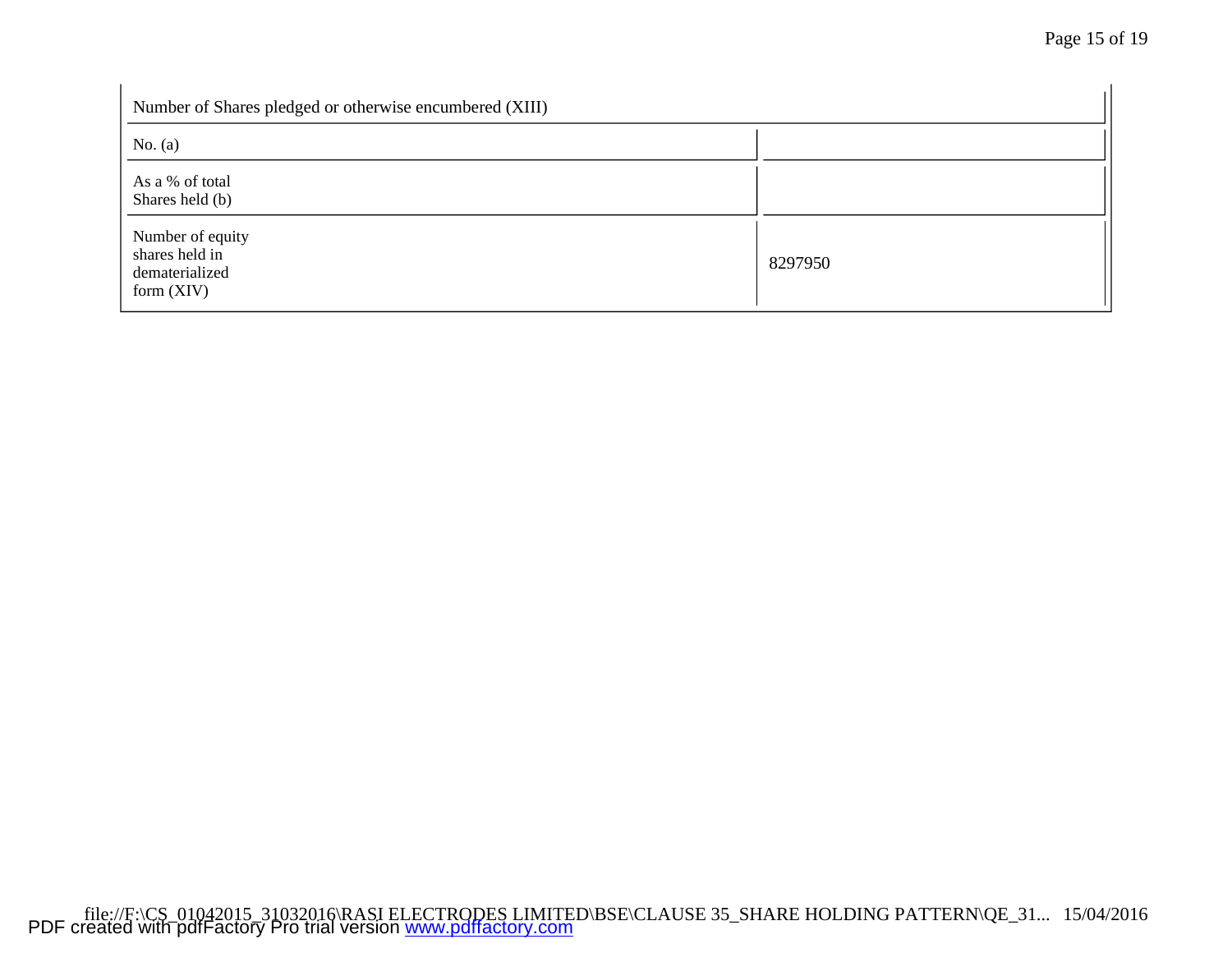| Any Other (specify)                                                                                                  |                                         |              |
|----------------------------------------------------------------------------------------------------------------------|-----------------------------------------|--------------|
| Searial No.                                                                                                          | $\mathbf{1}$                            |              |
| Category                                                                                                             | <b>Bodies Corporate</b>                 |              |
| Name of the<br>Shareholders (I)                                                                                      | <b>B P K DEVELOPERS PRIVATE LIMITED</b> |              |
| PAN(II)                                                                                                              | AAHFB9968P                              | Total        |
| No. of the<br>Shareholders (I)                                                                                       | $\mathbf{1}$                            | $\mathbf{1}$ |
| No. of fully paid<br>up equity shares<br>$held$ (IV)                                                                 | 250000                                  | 250000       |
| No. Of Partly paid-<br>up equity shares<br>held(V)                                                                   |                                         |              |
| No. Of shares<br>underlying<br>Depository<br>Receipts (VI)                                                           |                                         |              |
| Total nos. shares<br>held $(VII) = (IV) +$<br>$(V)+(VI)$                                                             | 250000                                  | 250000       |
| Shareholding as a<br>% of total no. of<br>shares (calculated<br>as per SCRR,<br>1957) (VIII) As a<br>% of $(A+B+C2)$ | 2.92                                    | 2.92         |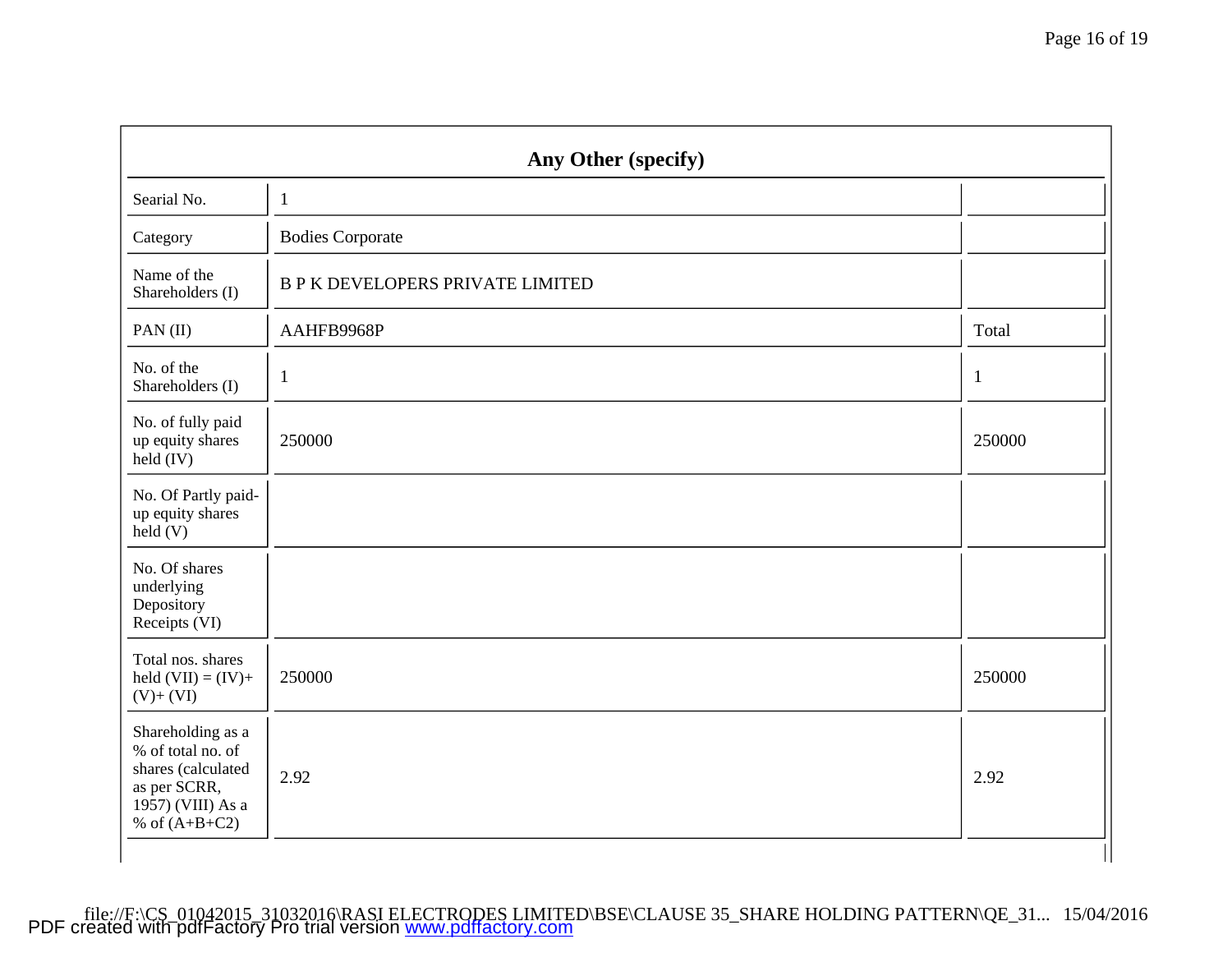| Class eg: X                                                                                                                                                                            |        |        |
|----------------------------------------------------------------------------------------------------------------------------------------------------------------------------------------|--------|--------|
| Class eg:y                                                                                                                                                                             |        |        |
| Total                                                                                                                                                                                  |        |        |
| Total as a % of<br><b>Total Voting rights</b>                                                                                                                                          |        |        |
| No. Of Shares<br>Underlying<br>Outstanding<br>convertible<br>securities $(X)$                                                                                                          |        |        |
| No. Of Warrants<br>$(X_i)$                                                                                                                                                             | 250000 | 250000 |
| No. Of Shares<br>Underlying<br>Outstanding<br>convertible<br>securities and No.<br>Of Warrants (Xi)<br>(a)                                                                             | 250000 | 250000 |
| Shareholding, as a<br>% assuming full<br>conversion of<br>convertible<br>securities (as a<br>percentage of<br>diluted share<br>capital) $(XI)=(VII)$<br>$+(X)$ As a % of<br>$(A+B+C2)$ | 4.55   | 4.55   |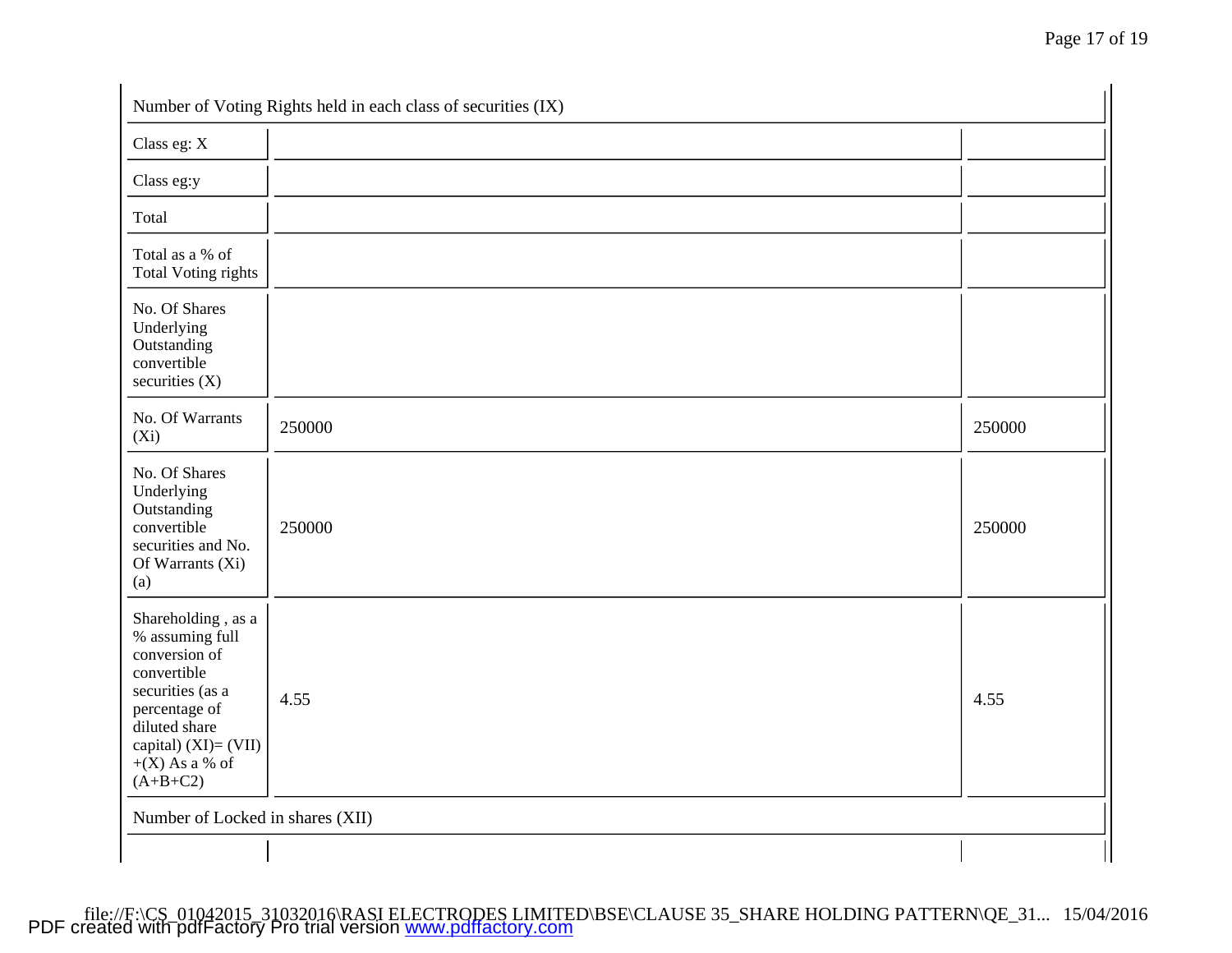| No. $(a)$                                               | 250000 | 250000 |  |
|---------------------------------------------------------|--------|--------|--|
| As a % of total<br>Shares held (b)                      | 250000 | 250000 |  |
| Number of Shares pledged or otherwise encumbered (XIII) |        |        |  |
| No. $(a)$                                               |        |        |  |
| As a % of total<br>Shares held (b)                      |        |        |  |